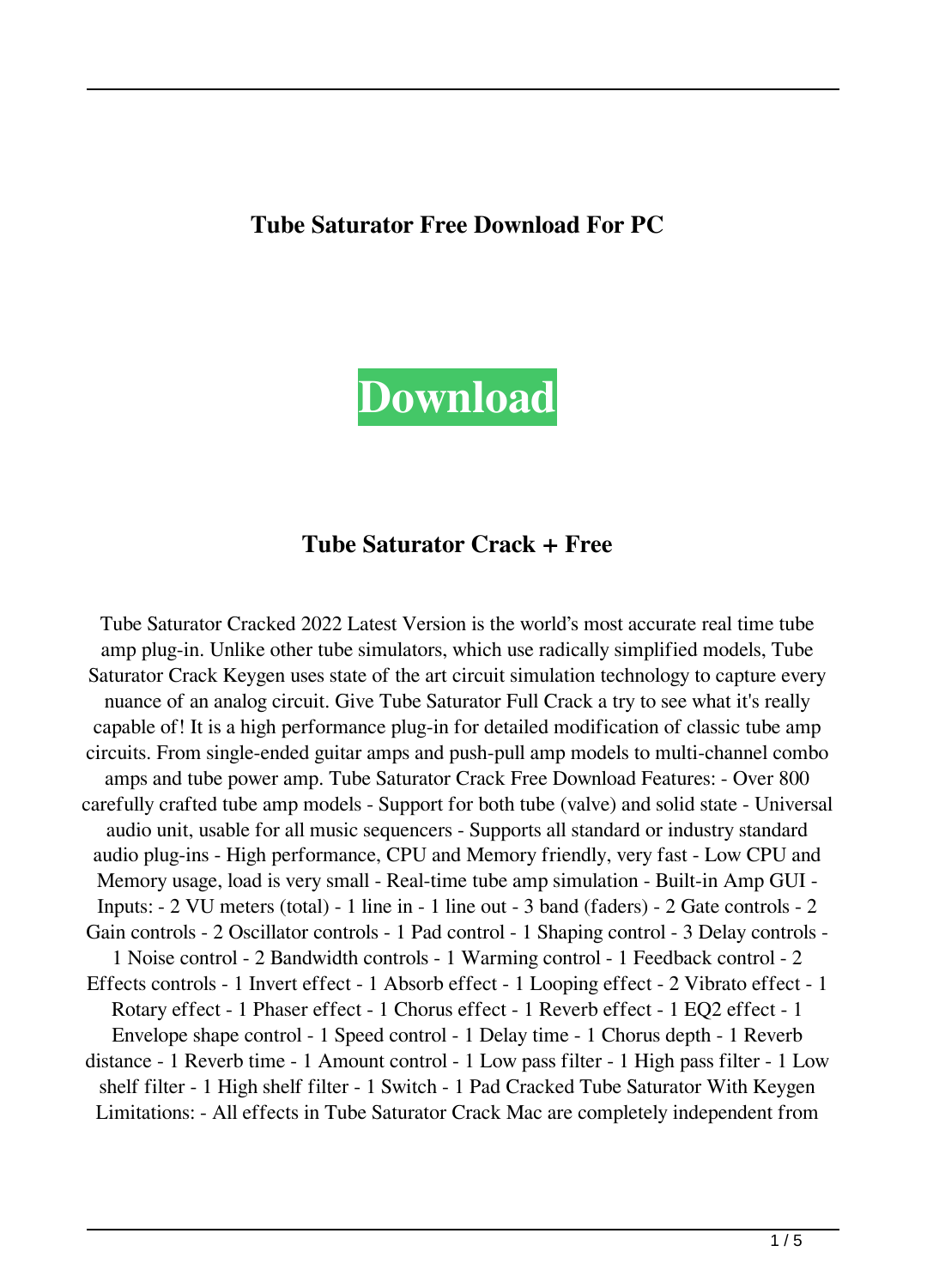each other. This means that to get effects together, you will need to use the free VST Effect Hosting technology. - The model of your amp may be different than the one you use at home. This is because we have used a wide range of amplifiers, tube and solid state and we have tried to get the model close

#### **Tube Saturator Free Download**

No other Tube simulator on the market has more realism than the Tube Saturator. Users can now control their amp, tube amp or even tube mains characteristics. The Tube Saturator comes with 9 traditional tube amp voices, ranging from clean boost to distortion and from valve mimicking to tube tube distortion. The Tube Saturator also allows users to simulate 9 tube-based power tubes such as, 12AX7, 6L6, 6CA7, 6CA4, 4M7, EL84, 4N15, KT88 and Tungsten Tubes. The Tube Saturator comes with a tube network generator that includes two gain stages, the first preamp stage and the second final stage. The amplifier section of the Tube Saturator also includes a distortion stage, limiting stage and a sound pressure level meter. When simulating an amp, users can fully control the preamp stages, the power tubes, the bias points, output resistance and the gain settings. This tube simulator also features an FX section where users can add effects such as reverb, delay, chorus and pitch shifter. Features: - Fine Tuning: You can set the volume at any point in the bandwidth of the desired tube amp or tube-based power tube. - 9 tube amp voices: The Tube Saturator includes 9 traditional tube amp voices such as clean boost, compressor, dual compressors, fuzz, overdrive, modulated, fuzz, tube amp, and tube tube distortion. - 9 tube-based power tubes such as 12AX7, 6L6, 6CA7, 6CA4, 4M7, EL84, 4N15, KT88 and Tungsten Tubes - 64 presets - True Circuit Realism: A newly developed, fully accurate circuit simulator - Realistic Preamps: Simulate the most realistic amplifier stages by configuring each preamp stage to have a certain gain, output resistance and input sensitivity range. - True Circuit Realism: A newly developed, fully accurate circuit simulator - New Tube Driver and Tube Amp Network Generator: A new tube driver and network generator allow the simulation of various tube amps with a fully accurate amplifier stage, and also a tube amp without a power tube. - True Circuit Realism: A newly developed, fully accurate circuit simulator - New Tube Driver and Tube Amp Network Generator: A new tube driver and network generator allow the simulation of various tube amps with a fully accurate amplifier stage, and also a tube amp without 77a5ca646e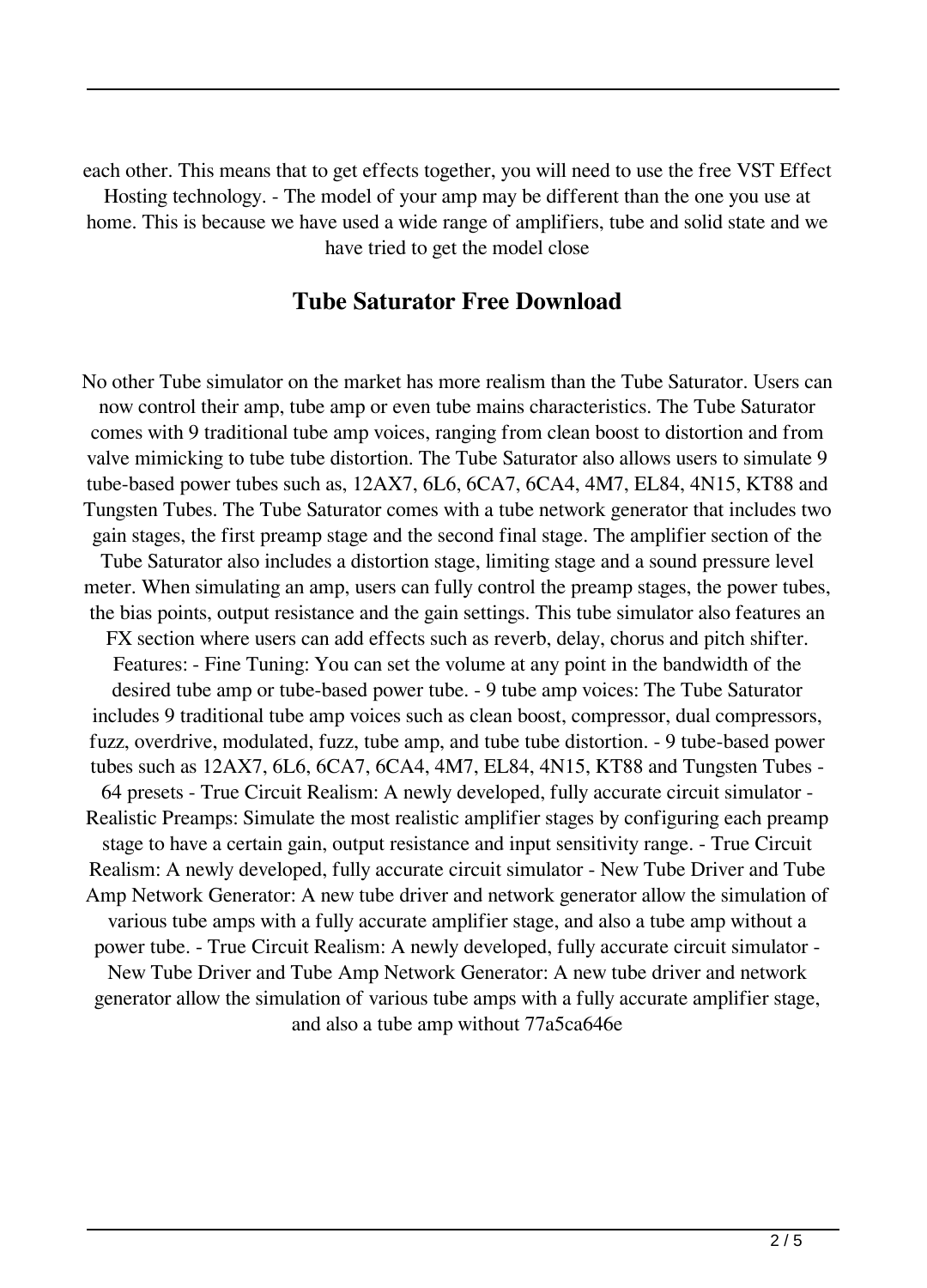### **Tube Saturator Crack With Keygen**

Tube Saturator is a highly accurate, offline tube amp simulator. Because it doesn't use an instant simulation technology like other real time simulators, Tube Saturator uses state of the art circuit simulation technology to allow the user to experience tube amp modeling in a completely new way. Why should you buy Tube Saturator: -Tube Saturator's circuit simulation technology is based on years of research and development and it is in fact, quite different from the tube simulators using only simplistic (2-3 output parameters) simulation technology -Tube Saturator has been used by leading studios and artists from around the world to create their own tube presets and is used by the likes of Daniele Luppi, Matthew McLean, Mike Sapone, Rjdj, and many others -Tube Saturator has been carefully designed with real tube engineers for maximum realism and quality -Tube Saturator has no imperfections or bugs -Tube Saturator is real time, making it the only tube amp simulator with instant playback -Tube Saturator is completely free, no watermarks or ads Tubes Alive brings the experience of tube amp modeling to your DAW with intuitive GUI controls. Its real-time rendering engine is designed to offer the fastest rendering speed. Tubes Alive allows the user to change all parameters in real time and have full control over the simulated hardware. Features: - Real-time modelling of a tube amplifier in your DAW - User-friendly GUI with intuitive controls - Ability to change all parameters in real-time - Modelled with state of the art circuit simulation technology - Internal effects, room and cabinet modelling - Multi-effects processing - Available as both a real time plug-in and an AU plugin Tubes Alive Suite is the most advanced tube amp simulator available for your DAW. It features real-time rendering with a fast time response, adjustable graphics settings, in-depth preprocessing including external effects processing, fully modeled room and cabinet, internal effects, and multi-effects processing. Tubes Alive Suite also includes over a hundred presets for live performance. Tubes Alive Suite Features: - The fastest real time tube amp simulation of any plug-in - Real-time modelling of a tube amplifier in your DAW - Userfriendly GUI with intuitive controls - Ability to change all parameters in real-time - Indepth pre-processing with external effects processing - Fully modeled

## **What's New in the Tube Saturator?**

Analog simulation of tubes, rather than "simulated by adding a handful of transistors to an amplifier circuit," Tube Saturator is a complete analog solution. Tube Saturator recreates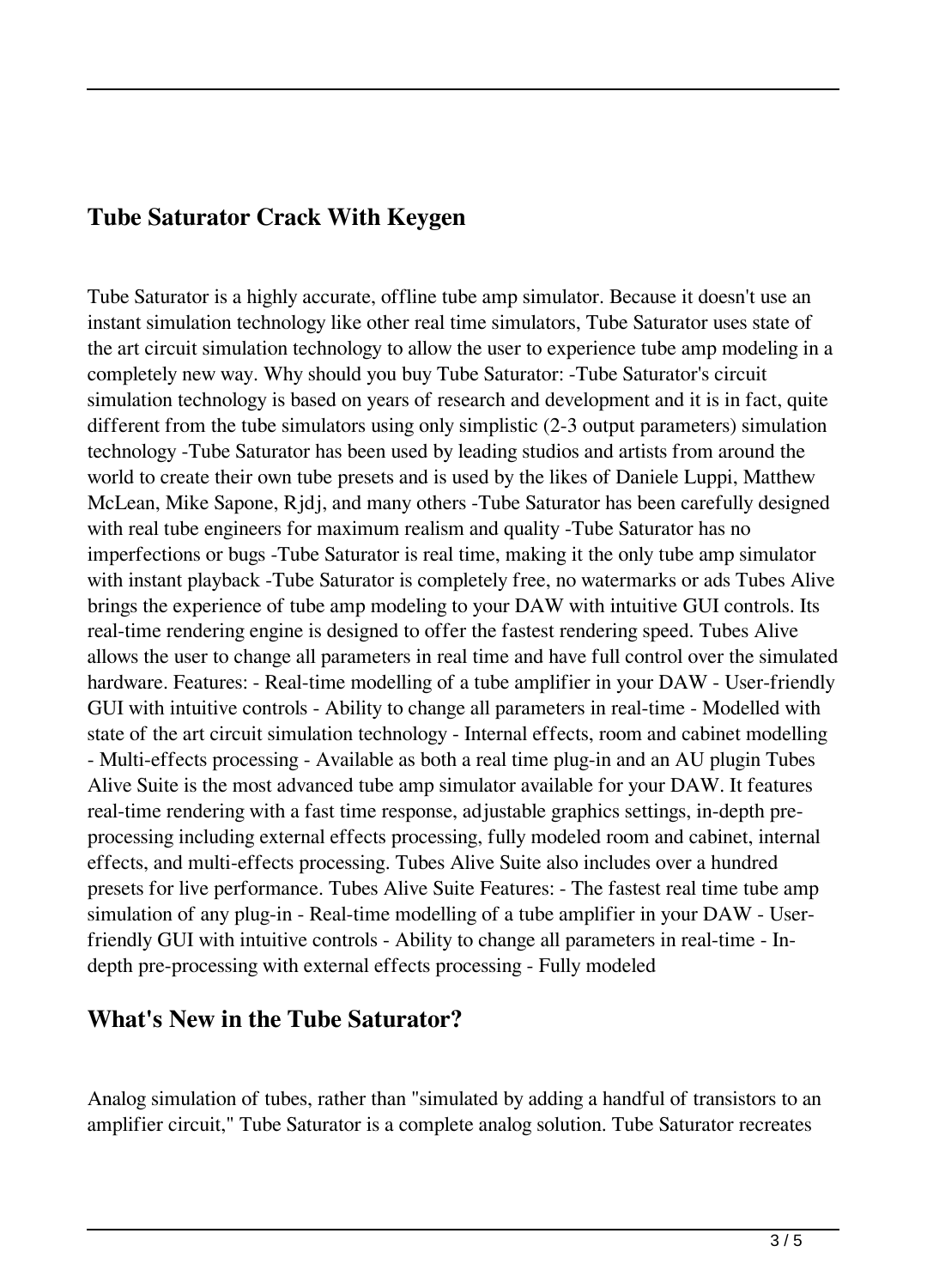the audio characteristics of an actual tube amplifier, faithfully reproducing the characteristics of the valve power supply and current draw, as well as the characteristics of the tube itself. How does it work? Tube Saturator is an advanced simulation tool that uses its knowledge of the physics of audio circuits to reproduce the analogue signal, and to faithfully model the characteristics of the tube used in an actual tube amplifier. Tube Saturator simulates the tube in the same way that a technician would apply power to a tube and listen to it; there's no guessing or experimentation. Tube Saturator is very precise and extremely accurate. The user can choose to listen to the tone at any volume, in order to hear the full scope of what's possible. It also has a user-friendly interface that makes it easy for even the most inexperienced user to get the most out of Tube Saturator. Tube Saturator also includes an oscilloscope to allow you to see exactly what the tube is doing, and can show all the parameters of the tube - including oscilloscope views of the audio signal, which means you can see when the tube is in "ring" and what's happening at the bottom of the tank. And just like the tube itself, Tube Saturator includes "dry" and "wet" modes, which allows you to use Tube Saturator in both mono and stereo mode, with the setting of the mono signal being precisely aligned with the power tube, creating a sweet, natural sounding tone. Tube Saturator includes a feature that can be used to make a signal sound richer by adding harmonics. The user can apply this to a very natural sounding signal or have some choice in what to do with it. By using Tube Saturator, users can obtain a more accurate tone than they've ever experienced before. Using an oscilloscope, the user can see what's going on at the bottom of the amplifier, and can use its function to create two signals: one that's almost identical to the original, and another with a greater harmonic content, which can create a richer, more satisfying sound. Tube Saturator is the world's most accurate real time tube amp plug-in. It's the only tube amp plug-in that can accurately model a tube amplifier in the same way that a technician would apply power to a tube and listen to it. While other tube simulators use drastically simplified models, Tube Saturator uses state of the art circuit simulation technology to capture every nuance of an analog circuit. A technician would only have to make a few adjustments, not thousands. This is why Tube Saturator is the most accurate tube simulator available. Analog Simulation of Tubes,